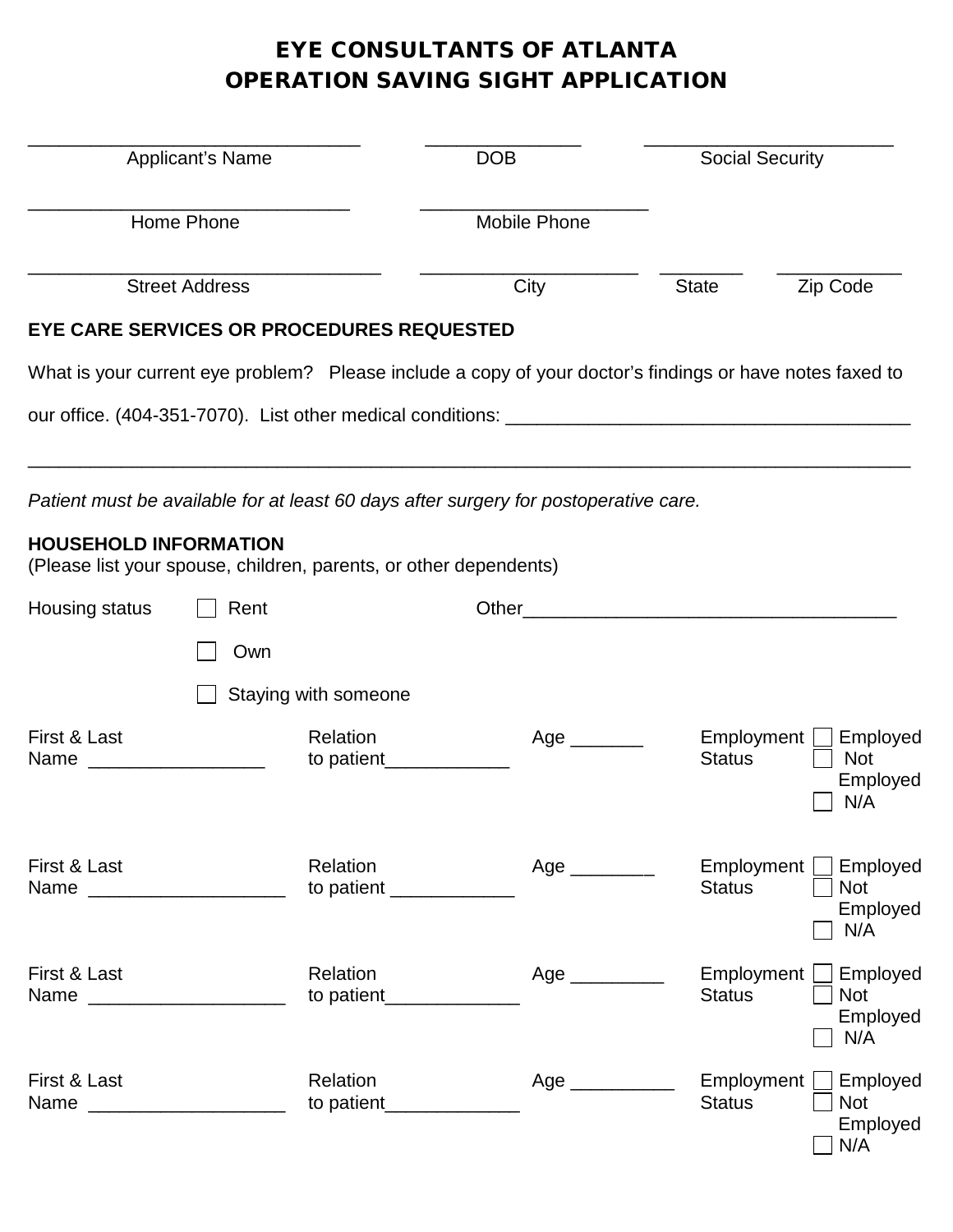## **HOUSEHOLD INCOME AND EMPLOYMENT INFORMATION**

| 1) Patient:                                                                    |                                                    |                                                                                                                                                                                                                                                                            |
|--------------------------------------------------------------------------------|----------------------------------------------------|----------------------------------------------------------------------------------------------------------------------------------------------------------------------------------------------------------------------------------------------------------------------------|
|                                                                                |                                                    |                                                                                                                                                                                                                                                                            |
| Wages/Tips (Before Taxes)                                                      |                                                    |                                                                                                                                                                                                                                                                            |
|                                                                                | Hourly<br>Weekly<br>Bi-Weekly<br>Monthly<br>Yearly | Occupation ____________________________<br>Average hours worked per week _______                                                                                                                                                                                           |
| <b>OTHER INCOME</b>                                                            |                                                    |                                                                                                                                                                                                                                                                            |
| Unemployment: \$ ________________ /week                                        |                                                    |                                                                                                                                                                                                                                                                            |
| Social Security: \$ _________________ /month                                   |                                                    |                                                                                                                                                                                                                                                                            |
| Supplemental Security Income (SSI): \$ ________________ /month                 |                                                    |                                                                                                                                                                                                                                                                            |
| Pension/Retirement: \$ _________________________ /month                        |                                                    |                                                                                                                                                                                                                                                                            |
|                                                                                |                                                    |                                                                                                                                                                                                                                                                            |
|                                                                                |                                                    |                                                                                                                                                                                                                                                                            |
| 2) Additional Wage Earner                                                      |                                                    |                                                                                                                                                                                                                                                                            |
|                                                                                |                                                    |                                                                                                                                                                                                                                                                            |
|                                                                                |                                                    |                                                                                                                                                                                                                                                                            |
| Wages/Tips (Before Taxes)                                                      |                                                    |                                                                                                                                                                                                                                                                            |
|                                                                                | Hourly<br>Weekly<br>Bi-Weekly<br>Monthly<br>Yearly | Occupation <u>example and the set of the set of the set of the set of the set of the set of the set of the set of the set of the set of the set of the set of the set of the set of the set of the set of the set of the set of </u><br>Average hours worked per week_____ |
| <b>OTHER INCOME</b><br>Unemployment: \$ ______________________ /week           |                                                    |                                                                                                                                                                                                                                                                            |
| Social Security: \$ ______________________ /month                              |                                                    |                                                                                                                                                                                                                                                                            |
| Supplemental Security Income (SSI): \$ _________________________________/month |                                                    |                                                                                                                                                                                                                                                                            |
|                                                                                |                                                    |                                                                                                                                                                                                                                                                            |
|                                                                                |                                                    | /month                                                                                                                                                                                                                                                                     |
|                                                                                | _/month                                            |                                                                                                                                                                                                                                                                            |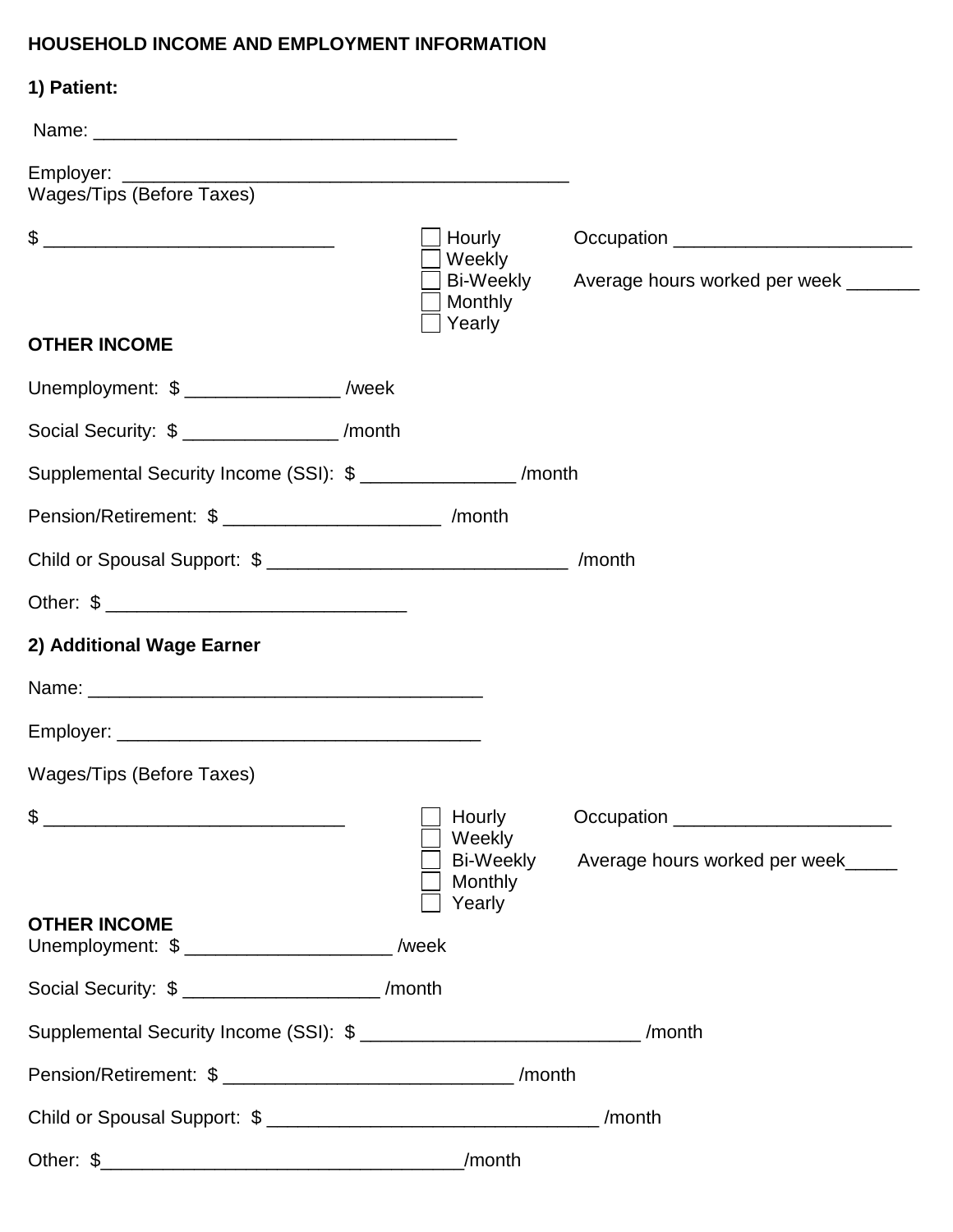### **PATIENT INSURANCE INFORMATION**

| Does patient have insurance?<br>Yes | Yes<br>If no, have<br>they applied        | Reason for<br>ineligibility                        |
|-------------------------------------|-------------------------------------------|----------------------------------------------------|
| <b>No</b>                           | No<br>for state<br>medical<br>assistance? | (if applicable)<br>(Please provide copy of denial) |
| If patient has<br>insurance list    |                                           |                                                    |
| plan name:                          | <b>Policy Number:</b>                     | <b>Group Number</b>                                |

### **HOUSEHOLD MONTHLY BILLS/OBLIGATIONS**

Please list all of your monthly bills or payment arrangement obligations for patient and household. These may include but are not limited to: mortgage/rent, utilities (gas, electrical, water), cable, phone service, internet, car payments and insurances, credit card balances & monthly payments, medical bills, medications, child or spousal support etc.

| <b>Type of Bill/Obligation</b>                               | <b>Monthly \$ Amount</b>                                                                                                | Is patient directly<br>payment? | responsible for full/partial |            |
|--------------------------------------------------------------|-------------------------------------------------------------------------------------------------------------------------|---------------------------------|------------------------------|------------|
| <b>MORTGAGE/RENT</b>                                         |                                                                                                                         | Yes<br><b>No</b>                | $\frac{1}{2}$ if partial     |            |
| <b>UTILITY - GAS</b>                                         |                                                                                                                         | Yes<br><b>No</b>                | $\frac{1}{2}$ if partial     |            |
| <b>UTILITY - ELECTRIC</b>                                    |                                                                                                                         | Yes<br><b>No</b>                | \$ if partial                |            |
| <b>UTILITY - GARBAGE</b>                                     |                                                                                                                         | Yes<br><b>No</b>                | $\frac{1}{2}$ if partial     |            |
|                                                              | UTILITY - WATER/SEWER________________________                                                                           | Yes<br><b>No</b>                | \$                           |            |
| PHONE – CELL/OTHER                                           |                                                                                                                         | ∏Yes<br><b>No</b>               |                              |            |
| <b>CABLE/INTERNET</b>                                        | <u> 1989 - Johann John Stone, markin sanadi a shekara 1980 - An tsa a shekara 1980 - An tsa a shekara 1981 - An tsa</u> | Yes<br><b>No</b>                | $\frac{1}{2}$ if partial     |            |
| <b>CAR PAYMENT</b>                                           |                                                                                                                         | Yes<br><b>No</b>                | $\frac{1}{2}$ if partial     |            |
| MEDICAL BILLS-PATIENT____________________                    |                                                                                                                         | Yes<br><b>No</b>                | \$                           |            |
| MEDICAL BILLS-OTHER <b>NAMEDICAL BILLS</b><br><b>MEMBERS</b> |                                                                                                                         | Yes<br><b>No</b>                |                              | if partial |